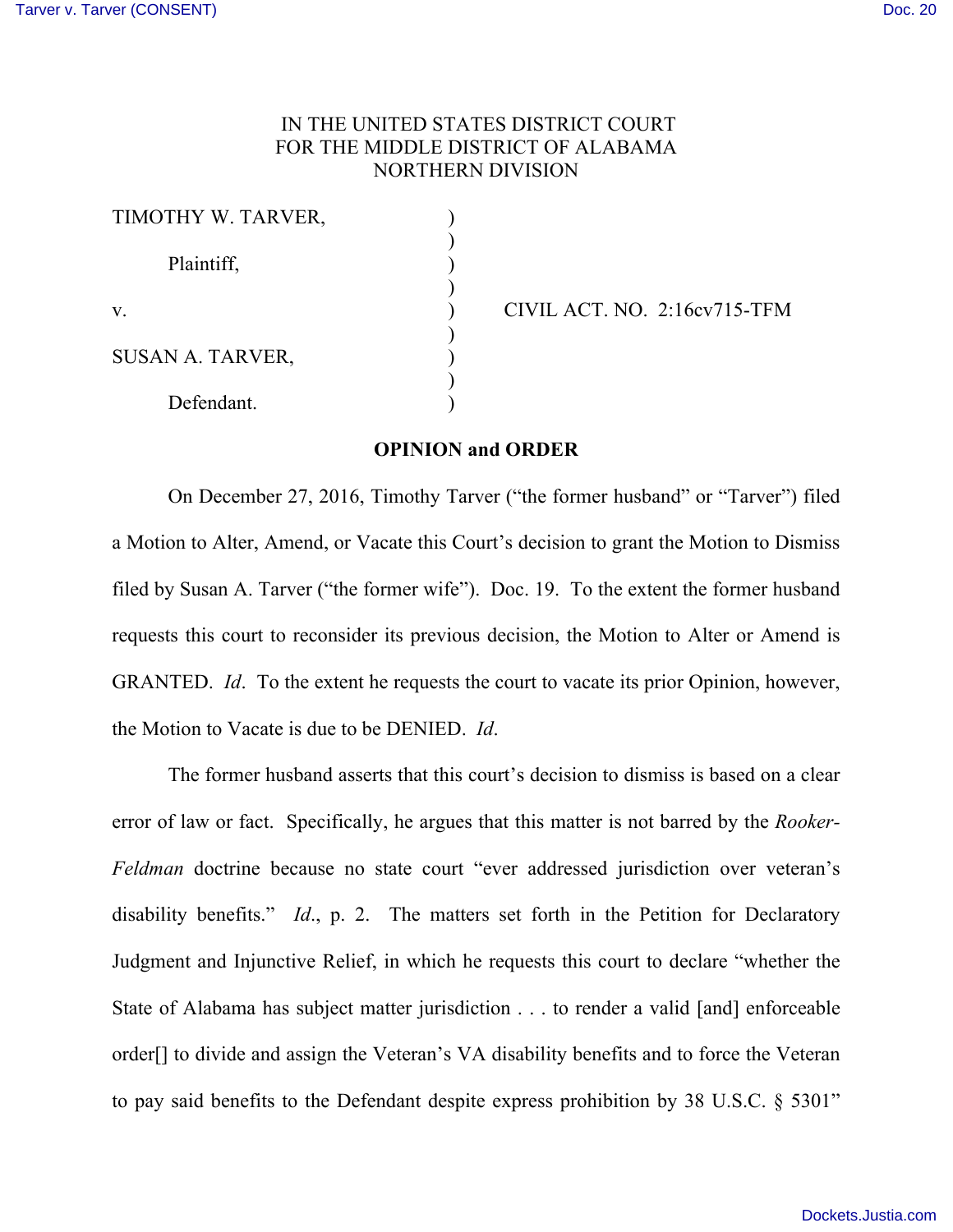(Doc. 1), is clearly an attempt to circumvent the previous findings of the state courts regarding the former wife's efforts to enforce the terms of their divorce settlement agreement in which the he agreed to pay his former wife 50 percent of his monthly Department of Veterans Affairs disability benefits. Therefore, to the extent the former husband seeks injunctive and declaratory relief from adverse decisions issued or actions taken by the Elmore County Circuit Court, the *Rooker-Feldman* doctrine deprives this court of jurisdiction over the former husband's request.

In its prior Opinions, this court recognized that FSPA prohibits the division of disability benefits as community property in a divorce. Doc. 17; *Tarver v. Tarver*, 2:15cv959-TFM (M.D. Ala., March 25, 2016), Doc. 10. Tarver's request for this court to declare "whether the State of Alabama has subject matter jurisdiction . . . to render a valid [and] enforceable order[] to divide and assign the Veteran's VA disability benefits and to force the Veteran to pay said benefits to Defendant despite express prohibition by 38 U.S.C. § 5301" is the same issue he has repeatedly raised in both state and federal court. Furthermore, to the extent Tarver requests this court to advise the state court how to proceed with the terms of the settlement agreement, the court concludes that the manner in which the state court directs Tarver to distribute the VA disability benefits which he receives directly from the Department of Veterans Affairs and agreed to provide to his former wife in a settlement agreement, such as by depositing the funds to the former husband's bank account and then transferring the funds to the wife's bank account or by some other similar manner, is not an issue before this court. The court refrains to intervene in state court proceedings involving the interpretation of terms in the